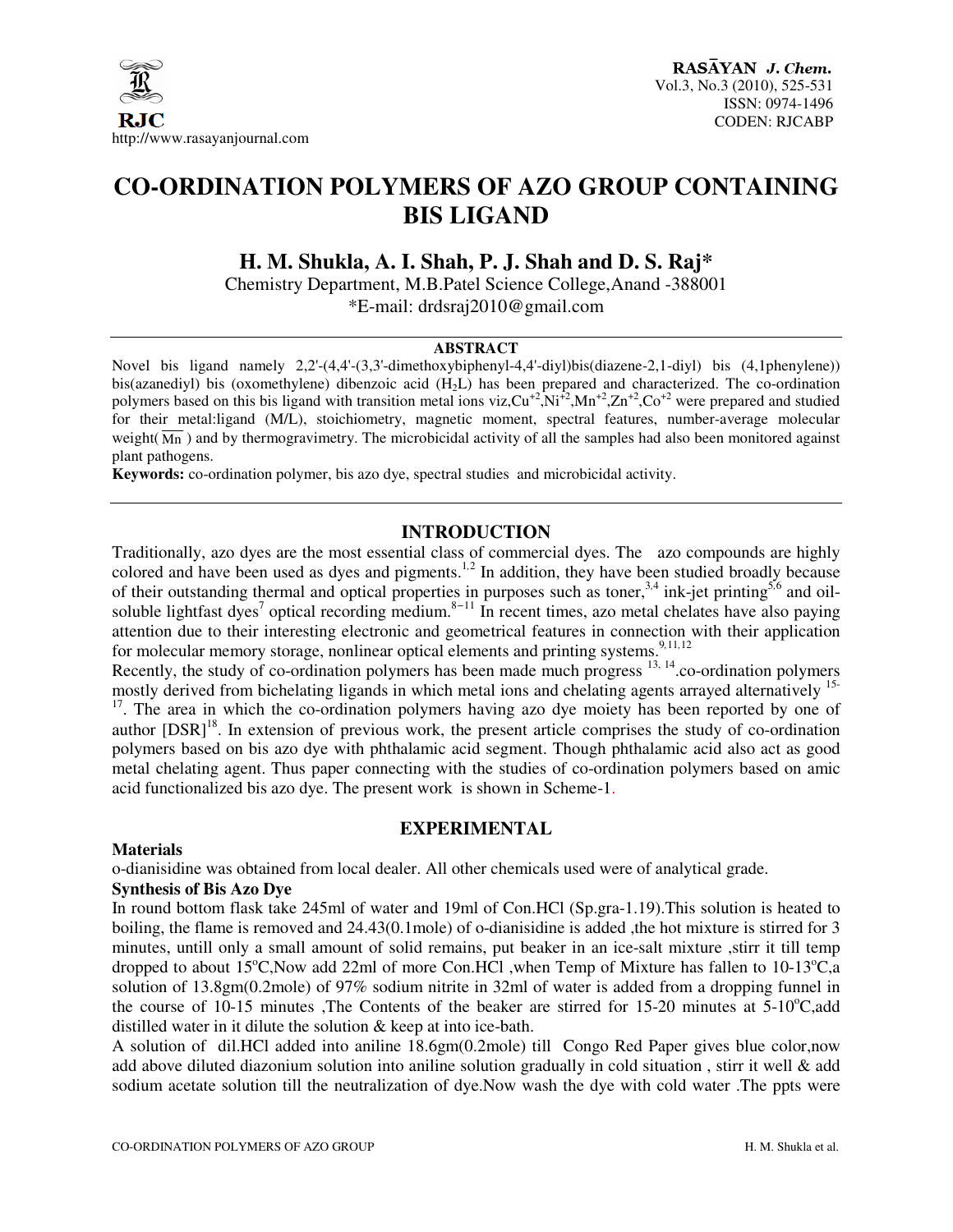obtained in the form of brown color ,collected that dye by vacuum filtration,then wash with cold water & dry it over night, Yeild-82%, m.p.185-86 $^0$ c (uncorrected).

Analysis  $C_{26}H_{24}N_6O_2$  ( Cal : %C 69.03 ,% H 5.31,% N 18.58 ; Found: % C 68.9 , % H 5.3, % N 18.5). **Synthesis of 2,2'-(4,4'-(3,3'-dimethoxybiphenyl-4,4'-diyl)bis(diazene-2,1-diyl) bis (4,1phenylene)) bis(azanediyl) bis (oxomethylene) dibenzoic acid (H2L)** 

The solution of 4,4'-(3,3'-dimethoxybiphenyl-4,4'-diyl)bis(diazene-2,1-diyl)dianiline (0.1mole) in acetone is cooled to  $10^{\circ}$ C. To this solution the phthalic anhydride (0.2mole) was added with stirring. The resulting product was then filtered and air-dried. The yield of was  $80\%$  and M.P.  $252^{\circ}$ C(uncorrected). The predicted structure and formation of polymeric ligand is shown in Scheme-1.

#### **Analysis**

| $\%C$<br>$\%$ H<br>$\%$ N<br>$C_{42}H_{32}N_6O_8$<br>(748gm/mole)<br>67.38<br>4.28<br>11.23<br>Cal :<br>Found: 67.15<br>4.15<br>11.10<br>Theoretical:<br>Acid Value<br>184 mg KOH/1g. Sample.<br>186 mg KOH/1g. Sample.<br>Found:<br>3040, 1530, 1650 cm <sup>-1</sup><br><b>IR</b> Features<br>Aromatic<br>$1690 \text{ cm}^{-1}$<br>CO<br>$3400 \text{ cm}^{-1}$<br>Sec.NH<br>$1625$ cm <sup>-1</sup><br>$N=N$<br>1660, 3400 cm <sup>-1</sup><br><b>CONH</b><br>3200-3600 cm <sup>-1</sup><br>OH of COOH<br>$1250, 1055$ cm <sup>-1</sup><br>OCH <sub>3</sub><br><b>NMR</b><br>$7.2 - 8.3$ (22H)<br>Multiplet<br>Aromatic<br>(DMSO)<br>12.5(2H)<br>Singlet<br><b>COOH</b><br>Singlet<br>9.2 (2H)<br><b>NH</b><br>Singlet<br>OCH <sub>3</sub><br>3.9(6H) |  |  |  |
|-----------------------------------------------------------------------------------------------------------------------------------------------------------------------------------------------------------------------------------------------------------------------------------------------------------------------------------------------------------------------------------------------------------------------------------------------------------------------------------------------------------------------------------------------------------------------------------------------------------------------------------------------------------------------------------------------------------------------------------------------------------|--|--|--|
|                                                                                                                                                                                                                                                                                                                                                                                                                                                                                                                                                                                                                                                                                                                                                           |  |  |  |
|                                                                                                                                                                                                                                                                                                                                                                                                                                                                                                                                                                                                                                                                                                                                                           |  |  |  |
|                                                                                                                                                                                                                                                                                                                                                                                                                                                                                                                                                                                                                                                                                                                                                           |  |  |  |
|                                                                                                                                                                                                                                                                                                                                                                                                                                                                                                                                                                                                                                                                                                                                                           |  |  |  |
|                                                                                                                                                                                                                                                                                                                                                                                                                                                                                                                                                                                                                                                                                                                                                           |  |  |  |
|                                                                                                                                                                                                                                                                                                                                                                                                                                                                                                                                                                                                                                                                                                                                                           |  |  |  |
|                                                                                                                                                                                                                                                                                                                                                                                                                                                                                                                                                                                                                                                                                                                                                           |  |  |  |
|                                                                                                                                                                                                                                                                                                                                                                                                                                                                                                                                                                                                                                                                                                                                                           |  |  |  |
|                                                                                                                                                                                                                                                                                                                                                                                                                                                                                                                                                                                                                                                                                                                                                           |  |  |  |
|                                                                                                                                                                                                                                                                                                                                                                                                                                                                                                                                                                                                                                                                                                                                                           |  |  |  |
|                                                                                                                                                                                                                                                                                                                                                                                                                                                                                                                                                                                                                                                                                                                                                           |  |  |  |
|                                                                                                                                                                                                                                                                                                                                                                                                                                                                                                                                                                                                                                                                                                                                                           |  |  |  |
|                                                                                                                                                                                                                                                                                                                                                                                                                                                                                                                                                                                                                                                                                                                                                           |  |  |  |
|                                                                                                                                                                                                                                                                                                                                                                                                                                                                                                                                                                                                                                                                                                                                                           |  |  |  |
|                                                                                                                                                                                                                                                                                                                                                                                                                                                                                                                                                                                                                                                                                                                                                           |  |  |  |
|                                                                                                                                                                                                                                                                                                                                                                                                                                                                                                                                                                                                                                                                                                                                                           |  |  |  |
|                                                                                                                                                                                                                                                                                                                                                                                                                                                                                                                                                                                                                                                                                                                                                           |  |  |  |

#### **Preparation of Co-Ordination Polymers**

All co-ordination polymers were synthesized by using metal acetate in general method described.A warm and clear solution (pH∼8) of H2L (7.48gm,0.01mole) in aq.NaOH (200ml) was added to a solution of copper acetate (1.99gm,0.01mole) in50% aq.formic acid (50ml) with constant stirring. After complete addition of metal salt solution , the pH of reaction mixture was adjusted to about 5 with dilute ammonia solution. The polymer chelates was separated out in the form of suspension, digested on a water bath for on hour and eventually filtered, washed with hot water followed by acetone, dimethyl formamide (DMF) and then dried in air at room temp. The yields of all co-ordination polymers were almost quantitative. **Measurements** 

### **E***lemental Analysis*

The metal analysis of co-ordination polymers comprised decomposition of a weighted amount of the polymer followed by EDTA titration following standard procedures<sup>19</sup>. C,H,N analysis of H<sub>2</sub>L and its coordination polymers were carried out by C,H,N elemental analyzer (Italy).

IR spectra of the ligand and of each of the polymer samples were scanned in KBr on a Nicolet 760 D spectrophotometer.

The solid diffusion reflectance spectra of all co-ordination polymer samples were recorded on a Backman DU spectrophotometer with a solid reflectance attachment. MgO was employed as the reference compound.

The number average molecular weight **(**Mn **)** of all the coordination polymers were determined by method reported in earlier communications.<sup>20</sup>

Magnetic Susceptibility measurements of all co-ordinated polymers were carried out at room temperature by the Gouy method, Hg[Co(NCS)] used for calibration. Molar Susceptibilities were corrected for diamagnetism of component atoms using Pascal's constant.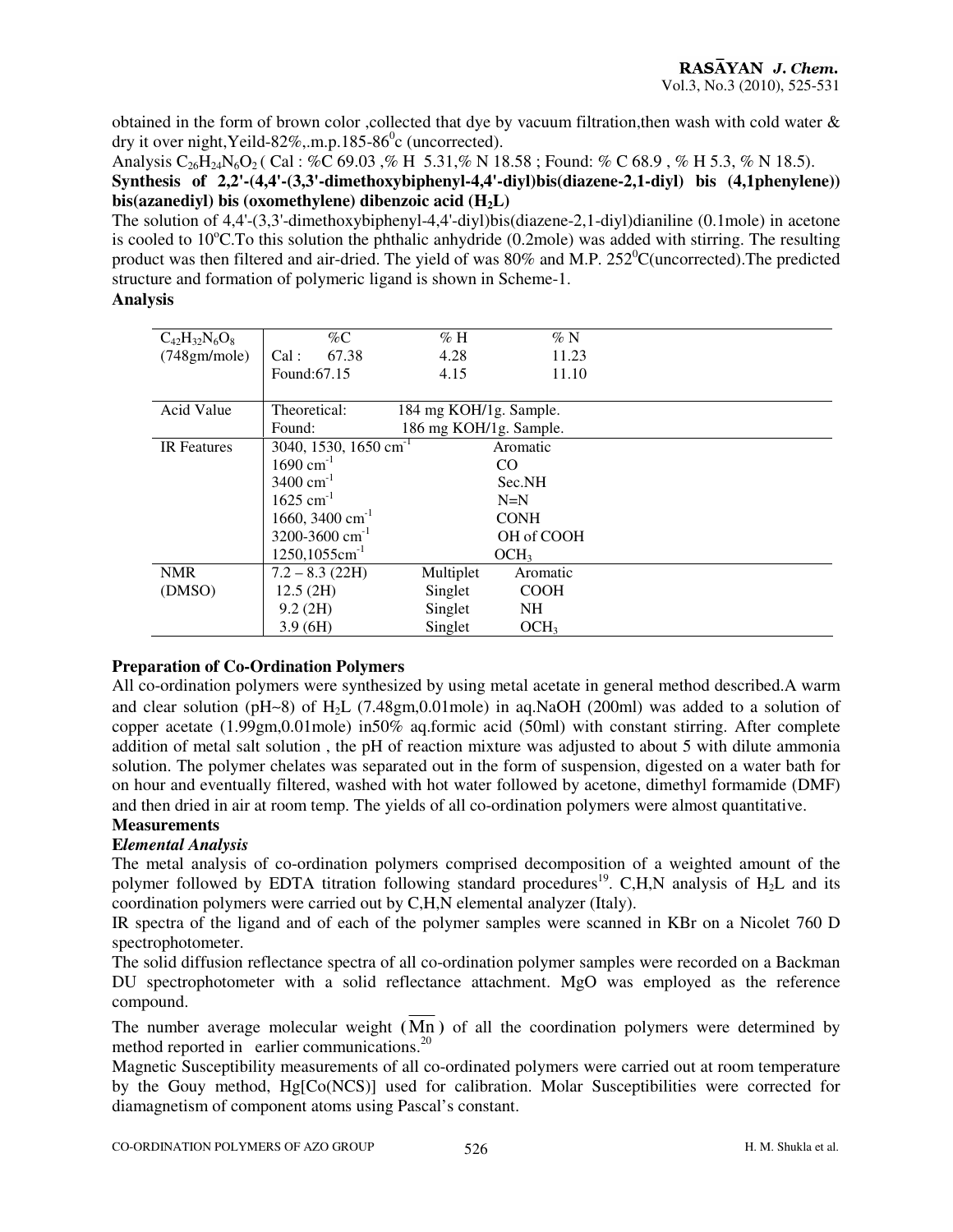Thermogravimetry of polymer samples were carried out on a Universal DTA-TGA analyzer in air at a heating rate of  $10^{\circ}$ C min.

The diffuse reflectance spectra of the solid polymeric chelates were recorded on a Beckman DK-2A spectrophotometer with a solid reflectance attachment. MgO was employed as the reference compound. *Antibacterial Activities* 

Antibacterial activity of H2L ligand and its coordination polymers were studiedagainst gram-positive bacteria (*Bacillus subtilis and Staphylococcus aureus*) and gram-negative bacteria (*E.coli and Salmonella typhi* ) at a concentration of 50µg/ml by agar cup plate method. Methanol system was used as control in this method. The area of inhibition of zone measured in mm.

#### *Antifungal Activities*

The fungicidal activities of all the compounds were studied at 1000 ppm concentration in vitro. Plant pathogenic organisms used were *Penicillium expansum, Nigrospora Sp., Trichothesium Sp. and Rhizopus nigricum*. The antifungal activity of ligand and its coordination polymers were measured on each of these plant pathogenic strains on a potato dextrose agar (PDA) medium. Such a PDA medium contained potato 200gm,dextrose 20gm,agar20gm and water one liter. Five days old cultures were employed. The compounds to be tested were suspended (1000ppm) in a PDA medium and autoclaved at  $120^{\circ}$ C for 15 min. at 15atm.pressure. These medium were poured into sterile petri plates and the organisms were inoculated after cooling the petri plates. The percentage inhibition for fungi was calculated after five days using the formula given below:

#### **Percentage of inhibition =**  $100(X-Y) / X$

Where,  $X = Area$  of colony in control plate  $Y =$  Area of colony in test plate

#### **RESULTS AND DISCUSSIONS**

The synthesis of the novel bis ligand 2,2'-(4,4'-(3,3'-dimethoxybiphenyl-4,4'-diyl)bis(diazene-2,1-diyl) bis  $(4,1$ phenylene)) bis(azanediyl) bis (oxomethylene) dibenzoic acid  $(H<sub>2</sub>L)$  has not been reported previously. The ligand H2L was isolated in the form of a brown crystalline powder. It was soluble in DMF, dioxane, acetone, acetic acid and dilute hydrochloric acid.

The important IR spectral features are a broad band extending from 3200-3600cm<sup>-1</sup> OH of COOH. The band around 1690 cm<sup>-1</sup> may due to  $v_{\text{CO}}$ . The bands around 1660,3400cm<sup>-1</sup> may be due to amide group. The strong band at  $1625 \text{ cm}^{-1}$  may be due to N=N group. The others bands are at their respective positions.

The NMR data of  $H_2L$  shown in experimental part are also confirming the structure of  $H_2L$ . The coordination polymers derived from H2L were insoluble in common organic solvents. Hence, it is not possible to characterized the co-ordination polymers by molecular mass using conventional methods like osmometry, viscometry etc. These co-ordination polymers did not melt up to 360°C.Examination of the metal content in the polymers (Table-1) revealed that the 1:1 metal:ligand (M:L) stoichiometry for all the polymers.

Comparison of the IR spectrum of the ligand  $H<sub>2</sub>L$  and those of the co-ordination polymers reveals certain characteristic differences. The broad band at 3400-3100 cm<sup>-1</sup> for H<sub>2</sub>L has virtually disappeared for the spectra of polymers. However the weak bands around 3200 cm<sup>-1</sup> in the spectra of  $H_2L$ . $Co^{2+}$ ,  $H_2L$ .Ni<sup>2+</sup>,  $H_2L$ . $Mn^{2+}$  indicate the presence of water molecules which may have been strongly absorbed by the polymer sample. An indication of this aspect is made later. The weak band around  $1110 \text{ cm}^{-1}$  is attributed to the C-O-M stretching frequency <sup>10</sup>. The band at 1430 cm<sup>-1</sup> in the IR spectrum of H<sub>2</sub>L is attributed to the in-plane OH deformation.<sup>21</sup> The band is shifted towards higher frequency in the spectra of the polymers indicating formation of metal-oxygen bond. These feature suggest that the structure of the co-ordination polymer.

Magnetic moments  $(\mu_{eff})$  of polymeric chelates are given in Table-1. The diffusion electronic spectrum of  $H<sub>2</sub>L.Cu<sup>+2</sup>$  co-ordination polymers shows two broad bands around 15,675 cm<sup>-1</sup> and 22,854 cm<sup>-1</sup>. The first bands may be due to  ${}^{2}T_{2g} \rightarrow {}^{2}E_{g}$  transition. While the second may be due to charge transfer. The first band shows structure suggestion a distorted octahedral structure for the  $H<sub>2</sub>LCo<sup>2+</sup>$  polymers. The higher value of  $\mu_{\text{eff}}$  of the H<sub>2</sub>L.Cu<sup>2+</sup> polymer support this view. The H<sub>2</sub>L.Ni<sup>2+</sup> and H<sub>2</sub>L.Co<sup>2+</sup> polymers give two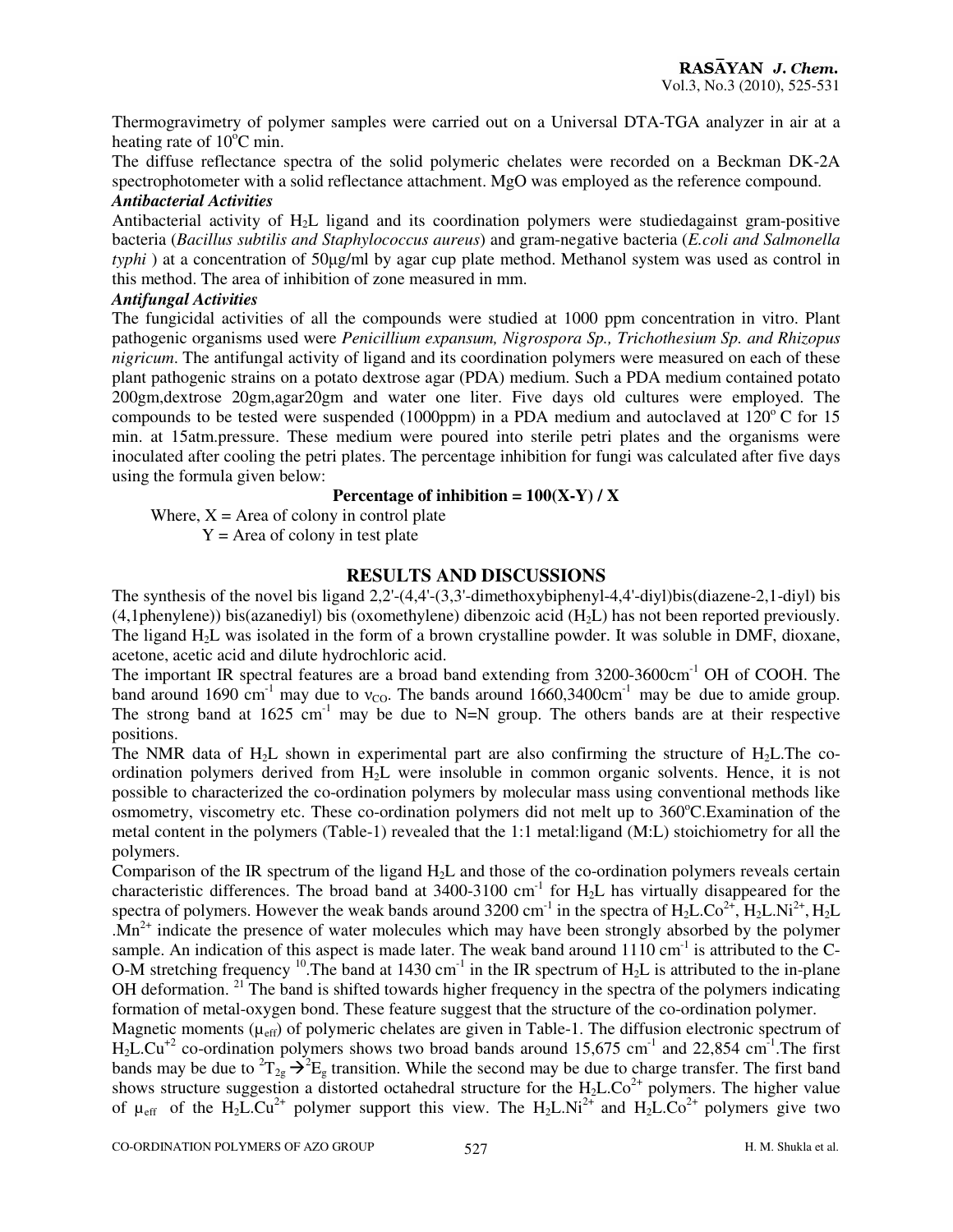absorption bands respectively at 14,976 and 22,890 cm<sup>-1</sup> and at 15,741 and 22890 cm<sup>-1</sup> which can be assigned respectively to  ${}^4T_{1g} \rightarrow {}^2T_{2g}$ ,  ${}^4T_{1g} \rightarrow {}^4T_{1g(P)}$  transitions. These absorption bands and the values of  $\mu_{eff}$ indicate an octahedral configuration for the  $H_2L.Ni^{2+}$  and  $H_2L.Co^{2+}$  Polymers.

The TGA data for the polymers are presented in Table-2. The weight loss of the polymer samples at different temperatures indicates that the degradation of the polymers is noticeable beyond  $300^{\circ}$ C. The rate of degradation becomes a maximum at a temperature lying between  $400^{\circ}$ C and  $500^{\circ}$ C depending upon the nature of the polymers. Each polymer lost about  $55\%$  of its weight when heated up to  $700^{\circ}$ C. Inspection of the thermograms of  $H_2L.Co^{2+}$ ,  $H_2L.Mn^{2+}$  and  $H_2L.Ni^{2+}$  samples revealed that these samples suffered appreciable weight loss in the range 150 to  $280^{\circ}$ C. This may due to the presence of water strongly absorbed by the polymers. It has also been indicated earlier that the IR spectra of these three polymer samples have OH bands at around  $3200 \text{ cm}^{-1}$  due to associated water.

On the basis of the relative decomposition ( $\%$  wt. loss) and the nature of thermograms, the co-ordination polymers may be arranged in order in increasing stability as:

#### **Cu < Ni < Co < Mn**

This trend also coincides with the stability order already reported for the metal oxinates<sup>22</sup> and for coordination polymers of  $H_2L^{23}$ .

The antimicrobial activity of  $H_2L$  and its coordination polymers are presented in Table-3 and 4. The data suggest that all the samples are toxic to bacteria or fungus. The data also suggest that the percentage of bacteria or fungus is inhibited in the range of 62 to 84% depending upon the biospecies and coordination polymers. All the polymers have good microbicidal activity.

#### **REFERENCES**

- 1. J.Koh and A.J.Greaves, *Dyes Pigments,* **50**,117 (2001).
- 2. N.Sekar, *Colourage,* **46,**63(1999).
- 3. K.Maho, T.Shintaro, K.Yutaka, W.Kazuo, N.Toshiyuki and T.Mosahiko, *Jpn.J.Appl.Phys.,* **42,**1068(2003).
- 4. D.W.Rangnekar, V.R. Kanetkar, J.V. Malanker and G.S.Shankarling, *Indian J. Fiber Text. Res.,* **24**, 142 (1999).
- 5. G.Hallas and J.H.Choi, *Dyes Pigments,* **40,**119(1999).
- 6. P.Gregory, D.R. Waring and G.Hallos, '*The Chemistry and Application of Dyes'*, Plenum Press, London,pp18-20(1990).
- 7. S.S.Kandil, *Trans. Met. Chem.,* **23**,461(1998).
- 8. H.E.Katz, K.D.Singer, J.E.Sohn, C.W. Dirk, L.A. King and H.M.Gordon, *J. Am. Chem. Soc.,* **109(21),**6561(1987).
- 9. T.Abe, S.Mano, Y.Yamada and A.Tomotake, *J. Imag. Sci. Tech.,* **43**,339(1999).
- 10. T.Chino, M.Yamada, *JP* 2001220519(2002).
- 11. S.Wang, S.Shen and H.Xu, *Dyes Pigments*, **44,**195(2000).
- 12. S.Wu, W.Qian, Z.Xia, Y.Zou, DS.Wan gan, S.Shen, *Chem. Phys. Lett.,* **330**, 535(2000).
- 13. T. Kaliyappan, and P.Kannan, *Prog, Polym.Sci.,***25(3),** 343 (2000).
- 14. T. B.Shah, H. S.Patel, R. B.Dixit, *Intern. J. Polymeric Mater.,***49**,271 (2001).
- 15. H.Horowitz and J.P.Perrors, *J.Inorg Nucle.Chem.,***26**, 139 ( 1964).
- 16. R.D. Patel, H.S. Patel and S.R. Patel, *Eur. Polym.J.,* **23**, 229 (1987).
- 17. A.K. Rana, N.R. Shah, A.M. Karampurwala and J.R.Shah, *Makromol Chem.,***182(12)** ,3371 (1981).
- 18. D.S.Raj, *Research Journal Of Chemistry And Environment,* **5(1),** 35(2001).
- 19. A.I.Vogel, *Textbook of Quantitative Chemical Analysis* ELBS 5<sup>th</sup>Edn. London,588 (1996).
- 20. T. B. Shah, H. S. Patel, R. B. Dixit,and B. C.Dixit, *Int.J.of Polym .Anal. and Charact*., **8**,369(2003).
- 21. R.G.Charles, H.Freiser, R.Priedel, L.E. Hilliand and R.D.Johnston, *Spectrochim Acta*,**8,***1* (1958)*.*
- 22. R.G. Charles and A.Langer, *J. Phys Chem.*,**63**,603(1959).
- 23. H.Horowitz and J.P.Perrors, *J.Inorg Nucle.Chem.,***26**,139(1964).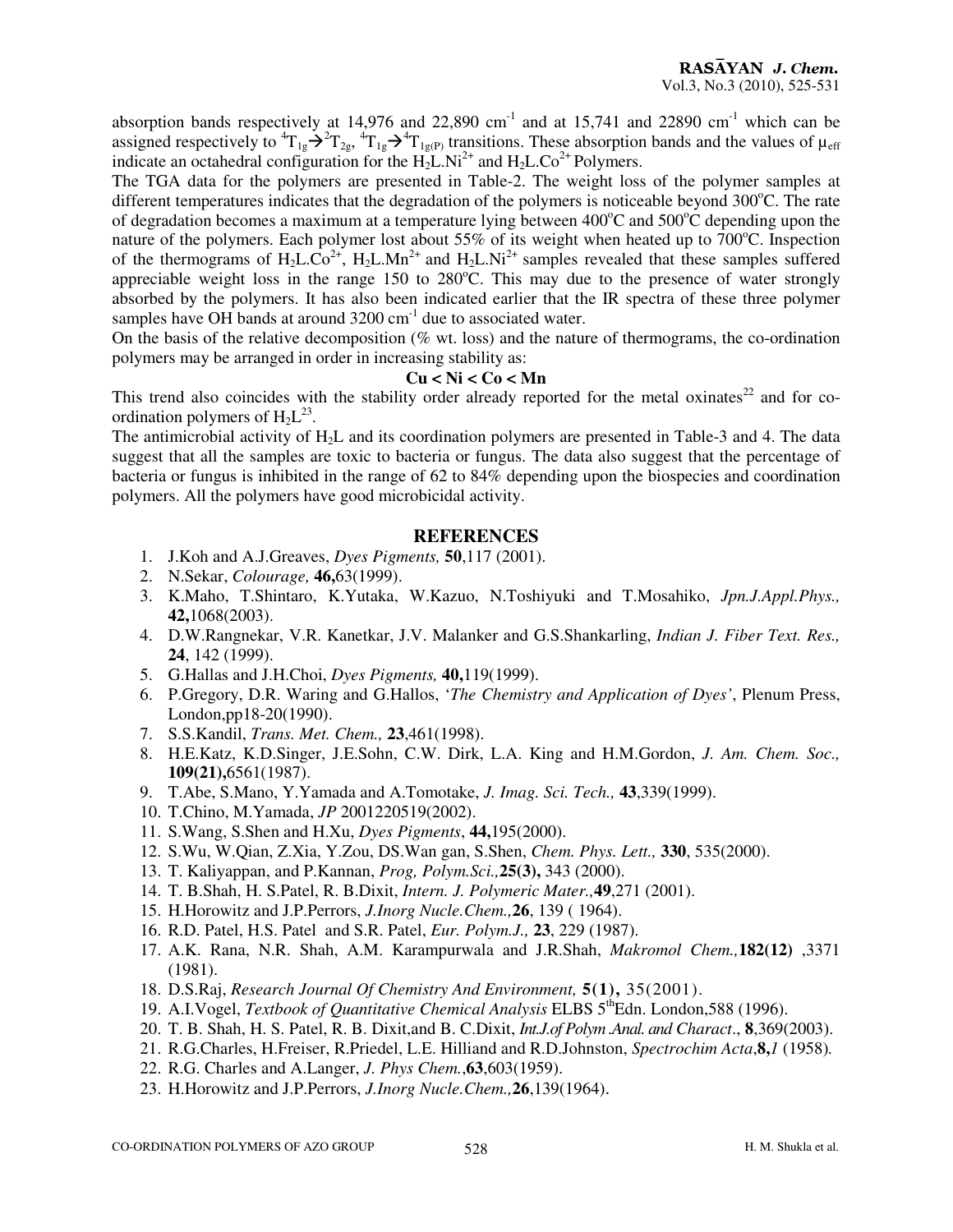| Compound       | Empirical                                                                                     | Formul<br>a<br>Weight | Analyses<br>% Found(Calculated) |                  |                | Absorpt<br>ion<br>band | $\mu_{\rm eff.}$<br>(B.M.) | (Mn)<br>$+60$   | Dp   |   |
|----------------|-----------------------------------------------------------------------------------------------|-----------------------|---------------------------------|------------------|----------------|------------------------|----------------------------|-----------------|------|---|
|                | Formula                                                                                       |                       | $\% \mathbf{M}$                 | $\%C$            | %H             | $\%N$                  | $(cm^{-1})$                |                 |      |   |
| $H_2L$         | $C_{42}H_{32}N_6O_8$                                                                          | 748                   |                                 | 67.15<br>(67.38) | 4.15<br>(4.28) | 11.10<br>(11.23)       |                            |                 |      |   |
| $[CuL(H2O)2]n$ | $\begin{array}{cc} Cu.C_{42}H_{30}N_6O_8 & 845.54 \\ .2H_2O \end{array}$                      |                       | 7.40<br>(7.51)                  | 59.32<br>(59.61) | 3.91<br>(4.02) | 9.78<br>(9.93)         | 22854<br>15675             | 1.99            | 5134 | 6 |
| $[CoL(H2O)2]n$ | $Co.C_{42}H_{30}N_6O_8$ 840.93<br>.2H <sub>2</sub> O                                          |                       | 6.90<br>(7.01)                  | 58.73<br>(59.03) | 3.81<br>(4.04) | 9.70<br>(9.99)         | 15741<br>22198             | 2.83            | 4206 | 5 |
| $[NiL(H2O)2]n$ | Ni.C <sub>42</sub> H <sub>30</sub> N <sub>6</sub> O <sub>8</sub> 840.69<br>.2H <sub>2</sub> O |                       | 6.71<br>(6.98)                  | 59.72<br>(59.95) | 3.85<br>(4.04) | 9.73<br>(9.99)         | 14976<br>22890             | 4.04            | 5047 | 6 |
| $[MnL(H2O)2]n$ | $Mn.C_{42}H_{30}N_6O$<br>$8.2H_2O$                                                            | 836.94                | 6.40<br>(6.56)                  | 60.01<br>(60.22) | 3.91<br>(4.06) | 9.80<br>(10.04)        | 15743<br>17567<br>22710    | 4.76            | 5023 | 6 |
| $[ZnL(H2O)2]n$ | $Zn.C_{42}H_{30}N_6O_8$ 847.38<br>.2H <sub>2</sub> O                                          |                       | 7.50<br>(7.72)                  | 59.13<br>(59.48) | 3.81<br>(4.01) | 9.69<br>(9.91)         |                            | Diamag<br>netic | 4238 | 5 |

#### Table-1: Analytical and Spectral Data of the Co-Ordination Polymers of H<sub>2</sub>L

Table-2: Thermo gravimetric Analysis Co-ordinations Polymers of H<sub>2</sub>L

| Compounds                   | % weight loss at temperature $T({}^0C)$ |     |      |      |      |      |  |
|-----------------------------|-----------------------------------------|-----|------|------|------|------|--|
|                             | 100                                     | 200 | 400  | 500  | 600  | 700  |  |
| $[CuL(H2O)2]n$              | 2.6                                     | 4.9 | 13.2 | 42.5 | 47.5 | 53.3 |  |
| $[CoL(H2O)2]n$              | 4.7                                     | 8.7 | 16.8 | 21.8 | 43.1 | 59.4 |  |
| $[NiL(H_2O)_2]_n$           | 4.8                                     | 8.4 | 14.9 | 27.2 | 45.3 | 59.6 |  |
| $[MnL(H_2O)2]$ <sub>n</sub> | 4.5                                     | 6.8 | 9.8  | 15.6 | 25.0 | 36.4 |  |
| $[ZnL(H_2O)_2]_n$           | 2.2                                     | 3.4 | 4.8  | 15.4 | 23.6 | 35.5 |  |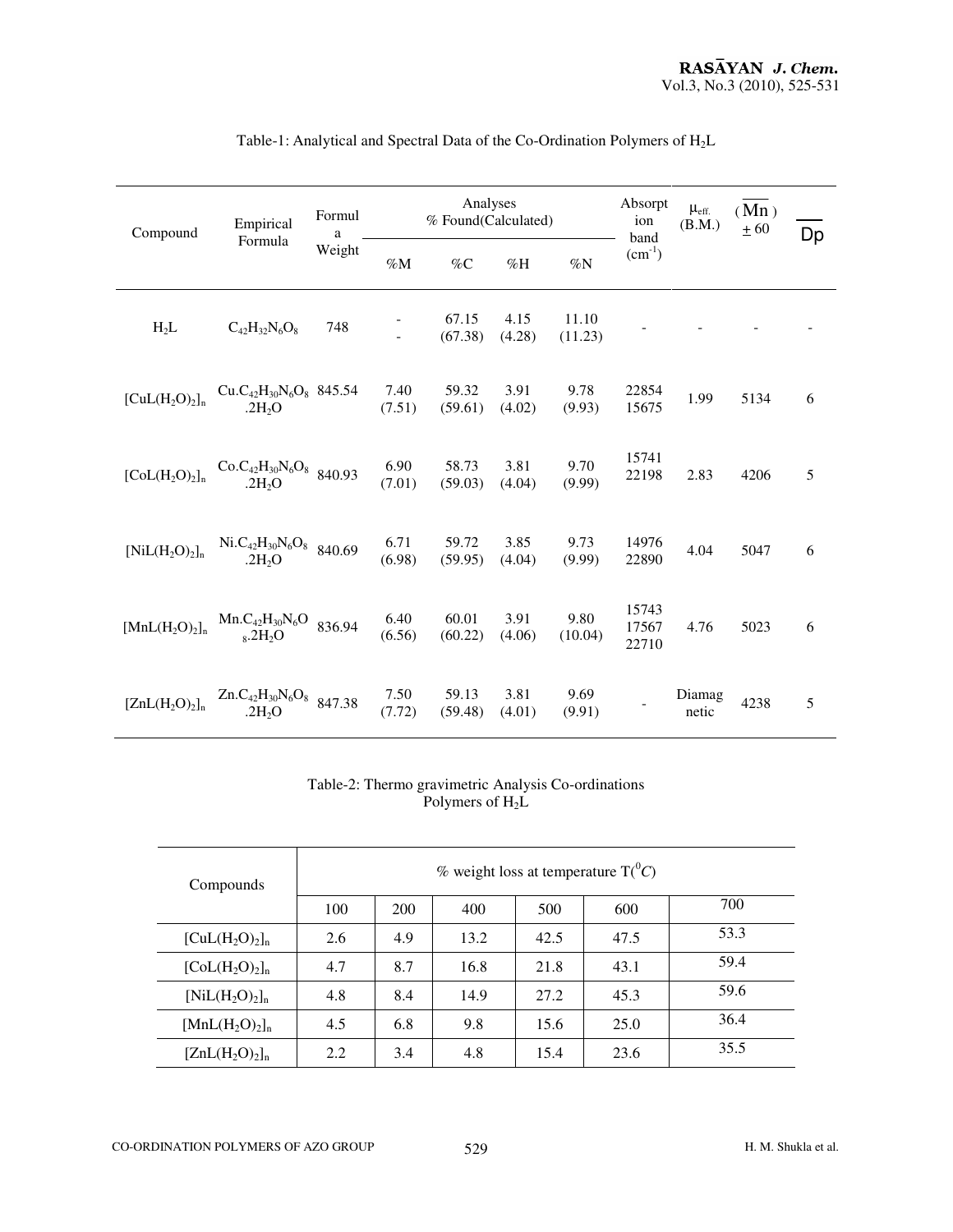

4 4-(3 3-d methoxyb pheny-4 4-d y )b s(d azene-2 1-d y )d an ine



2 2 - (4 4 - (3 3 - d methcxyb pheny -4 4 -d y ) b s(d azene-2 '-d y ) b s(4 '-pheny ene)) b s(azaned y ) b s(cxcmethy ene) d benzc c ac d



| Zone of Inhibition |                 |                |             |        |  |  |  |
|--------------------|-----------------|----------------|-------------|--------|--|--|--|
| Compounds          |                 | $Gram + Ve$    | $Gram - Ve$ |        |  |  |  |
|                    | <b>Bacillus</b> | Staphylococcus | Salmonella  | E.coli |  |  |  |
|                    | subtilis        | aureus         | typhi       |        |  |  |  |
| $[CuL(H2O)2]n$     | 62              | 70             | 71          | 71     |  |  |  |
| $[Col(H_2O)_2]_n$  | 64              | 74             | 64          | 70     |  |  |  |
| $[NiL(H2O)2]n$     | 66              | 71             | 73          | 83     |  |  |  |
| $[MnL(H2O)2]n$     | 64              | 72             | 84          | 84     |  |  |  |
| $[ZnL(H_2O)_2]_n$  | 66              | 65             | 77          | 68     |  |  |  |

 $\overline{a}$